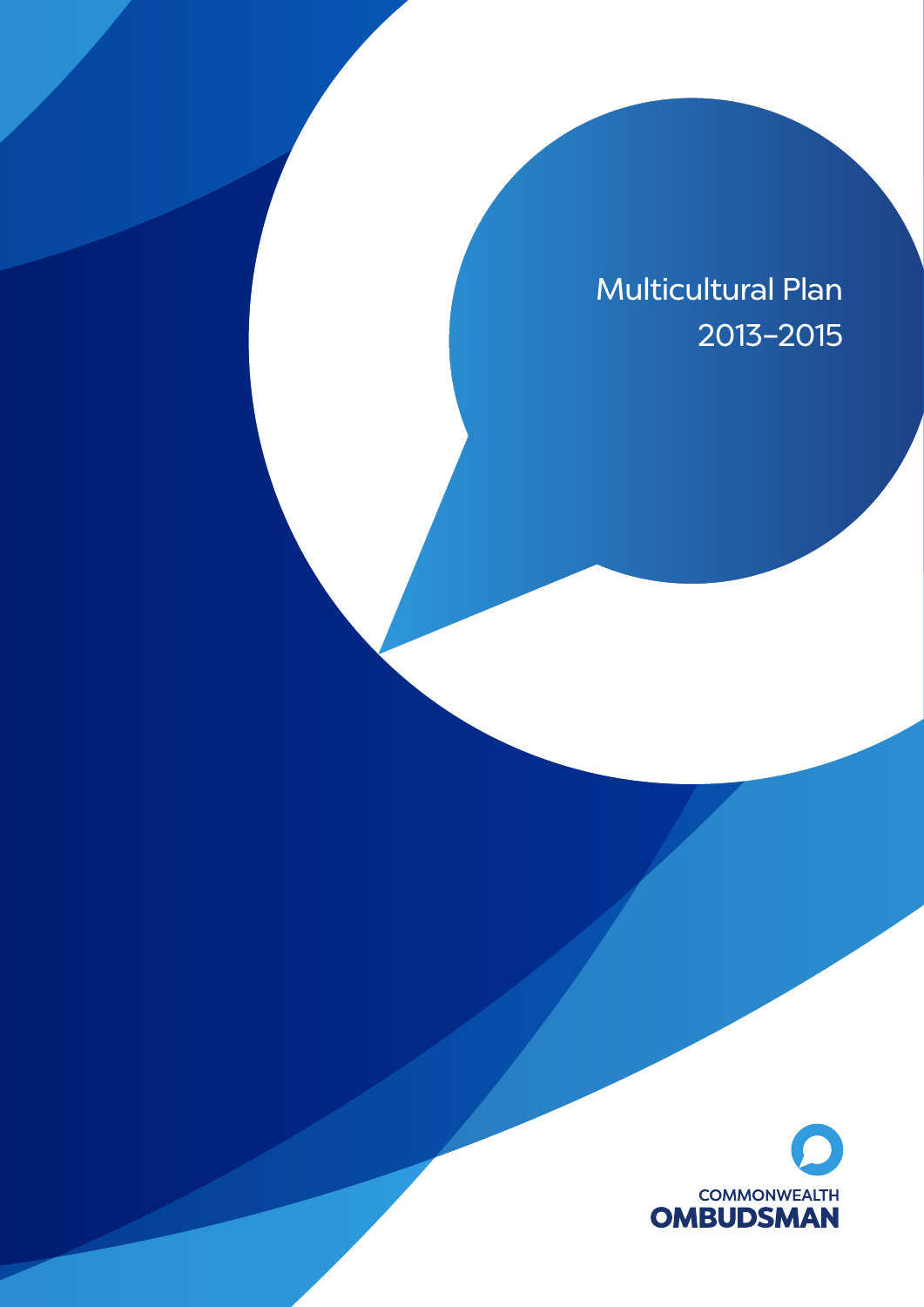# **Multicultural Plan for 2013–15**

Our vision for Multicultural Access and Equity Policy

 comprises people from many culturally and linguistically diverse (CALD) backgrounds, and that we have an obligation to provide equitable access to our services to all members of the Australian community. The Office of the Commonwealth Ombudsman (the Office) acknowledges that the Australian community

 backgrounds, and endeavour to ensure that our services are accessible and responsive, so as to ensure that they are afforded the same rights and privileges as are other members of the Australian community. We are sensitive to, and aware of, the more particular needs and vulnerabilities of people from CALD

## Our department or agency

 investigating complaints, reviewing administrative action and providing assurances as to statutory compliance by government agencies. The Office works to ensure fair and accountable administration by Australian Government agencies by

To this end, the Office safeguards the community in its dealings with Australian Government agencies and related service providers by:

- correcting administrative deficiencies through independent review of complaints about administrative action of Australian Government agencies and related service providers
- assisting community members to resolve complaints about government administration action
- fostering good public administration that is fair, lawful, accountable and responsive
- developing policies and principles for accountability
- assessing statutory compliance by relevant agencies through inspections

Our Agency Multicultural Plan (AMP) supports our core business by ensuring that Australia's CALD diverse communities receive fair treatment by Australian Government agencies.

## Our AMP

The Office's Chief Operating Officer (COO), Corporate Services, is responsible for our AMP.

 The purpose of our AMP is to provide for steps and measures that the Office can take to ensure access and equity for members of Australia's CALD communities.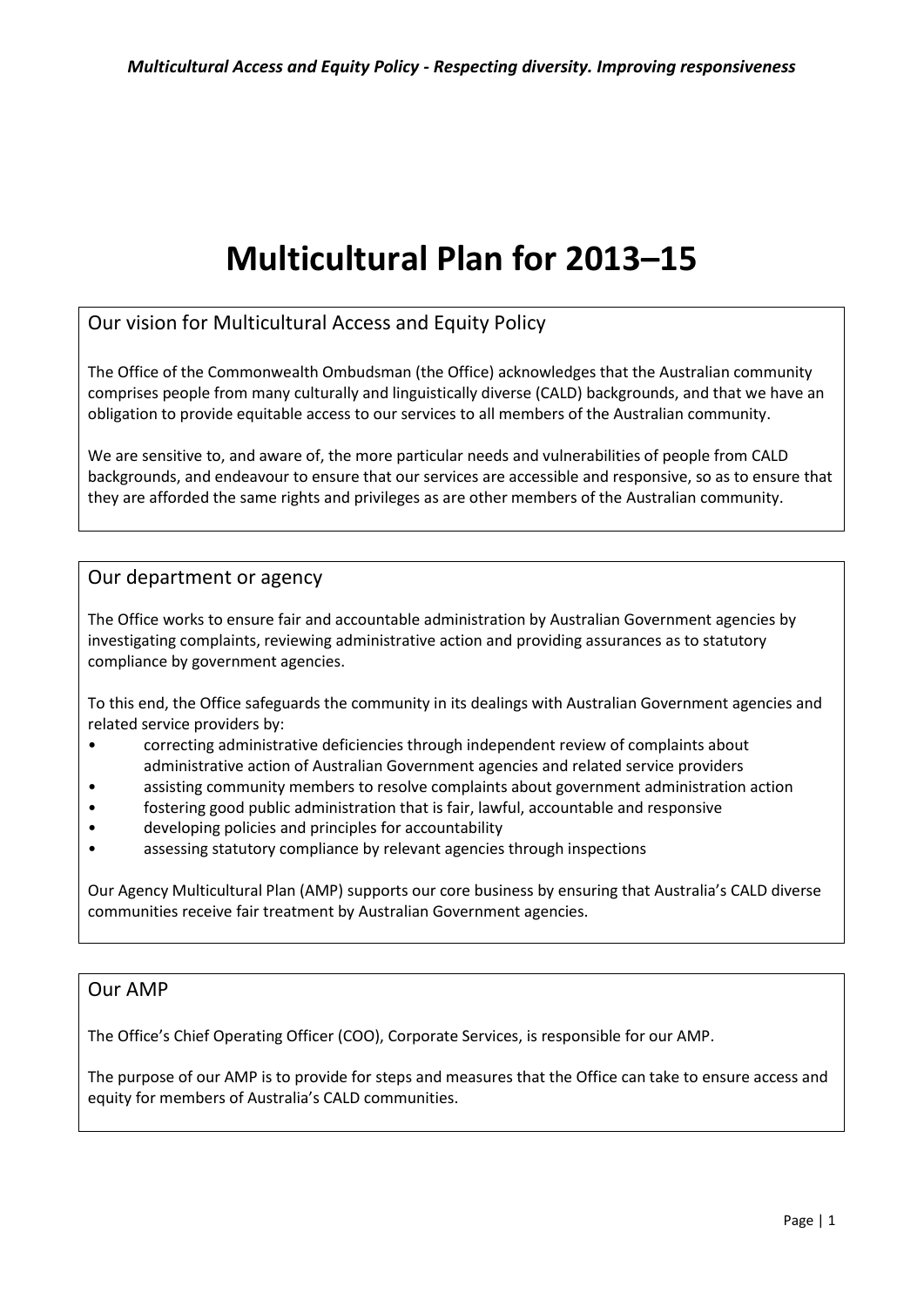# Focus areas for 2013-15

Two focus areas for the Office in 2013-15 are:

- • social inclusion, and ensuring that issues relevant to those in greatest need are addressed
- that agencies have effective complaint handling systems, and are proactive and responsive to our feedback to them.

 activities to provide assurance to the public and the government that: In the context of the access and equity needs of CALD communities, our Office AMP sets out our proposed

- backgrounds and that their efforts to address CALD disadvantage are targeted and effective agencies respond effectively to complaints about access and equity issues from people from CALD
- agency complaint handling systems take into account, and reflect, CALD access and equity considerations in their design, implementation and delivery
- agencies are adhering to access and equity principles in delivering services and programmes.

 To this end, in the course of this AMP, we will focus on multicultural access and equity issues in relation to our own motion investigation into agency complaints handling and agency service delivery.

 to our staff's attention and incorporated into our workplace activities so that our services are delivered in accordance with access and equity principles.<br>1. Leadership Further, our Office will seek to closely engage with key stakeholders, such as the Federation of Ethnic Communities' Councils of Australia (FECCA) to ensure that evidence based CALD perspectives are brought

Demonstrable and visible leadership by the Office executive will ensure that the multicultural access and equity commitments set out in the Office Agency Multicultural Plan 2013-2015 are fully realised and multicultural access and equity considerations become embedded as 'business as usual'.

 Our broad objective is to incorporate our Office AMP into our strategic, planning and information documentation to ensure staff awareness of our Office AMP and the importance of CALD access and equity issues to effective and fair government service delivery, and to report to the Office's senior executive on our progress in implementing the Office AMP.

- **1.1 Executive accountability:** Department or agency to assign a Senior Executive Officer to be responsible for implementation of multicultural access and equity obligations.
- **1.2 Department or agency commitment:** Department or agency leadership to ensure that staff understand and are committed to multicultural access and equity implementation.

|     | <b>Action:</b>                                                                                                                                        | <b>Responsibility:</b> | Timeline:  | Target:                                                                                    |
|-----|-------------------------------------------------------------------------------------------------------------------------------------------------------|------------------------|------------|--------------------------------------------------------------------------------------------|
| 1.1 | <b>Executive Accountability</b><br>Allocation of responsibility for the Office<br>AMP to our COO and our Governance and<br>Business Improvement Team. | Ombudsman              | 1 May 2013 | Executive decision to allocate<br>responsibilities accordingly.                            |
|     | The COO will monitor the implementation of<br>multicultural access and equity obligations<br>across the Office.                                       | COO                    | Annually   | Office access and equity<br>obligations are monitored<br>and reported to the<br>Executive. |
| 1.2 | <b>Office commitment</b><br>The COO will ensure that staff understand<br>and are committed to multicultural access                                    | COO                    | Annually   | Publication of appropriate<br>messages to staff drawing                                    |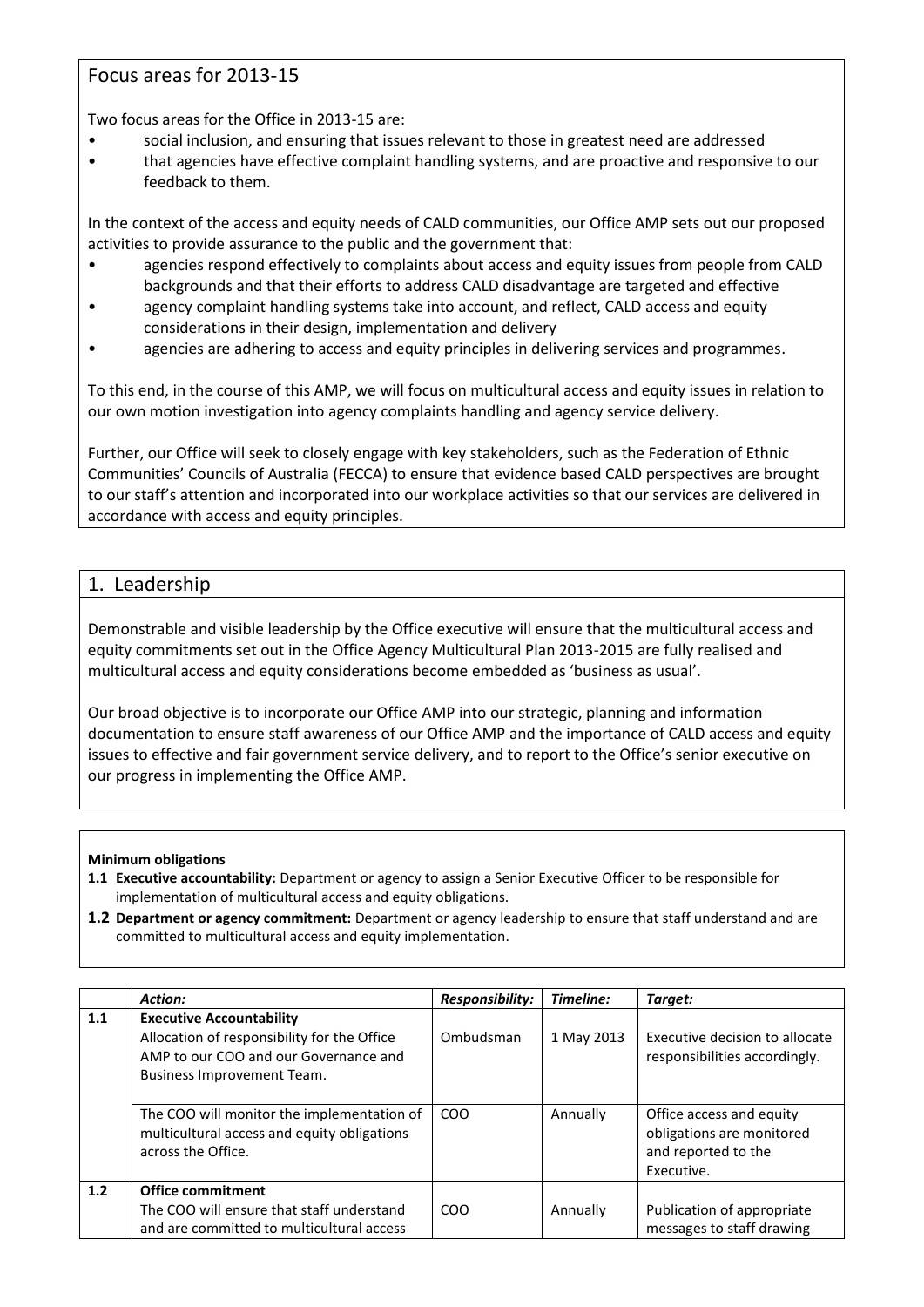| and equity implementation.                                                                                                   |            |          | attention to our Office AMP<br>and any relevant or related<br>stakeholder activities.                                                                            |
|------------------------------------------------------------------------------------------------------------------------------|------------|----------|------------------------------------------------------------------------------------------------------------------------------------------------------------------|
|                                                                                                                              |            |          | All staff presentations<br>outlining Office initiatives to<br>improve capability in respect<br>of multicultural access and<br>equity principles and<br>planning. |
| The COO will report to the Office executive<br>and senior management about multicultural<br>access and equity implementation | <b>COO</b> | Annually | Review of Office processes<br>and information to assess<br>consistency with access and<br>equity principles.                                                     |

# 2. Engagement

 Effective engagement and communication with CALD communities will assist us to better understand the needs of some of our clients and stakeholders while increasing their understanding of the work of our Office.

Our broad intentions are to:

- (i) develop and implement appropriate communication strategies and protocols to clarify with agencies our focus on CALD access and equity issues in relation to agencies' complaints handling systems
- (ii) refine our Office's approach to priority languages and translations for our Office information products
- (iii) enhance the amount and detail of information we have about CALD communities' access to services
- (iv) monitor and review our strategic engagement with peak bodies and use CALD stakeholder networks to effectively communicate our message.

- **2.1 Stakeholder engagement:** Department or agency to have an engagement strategy to understand culturally and linguistically diverse communities' interactions with department or agency.
- **2.2 Language and communication:** Department or agency to have a language and communication plan for culturally and linguistically diverse communities, including on the use of languages other than English and incorporating the use of interpreters and translators.

|     | <b>Action:</b>                                                                                                                                                                                                                                                                                                                                 | <b>Responsibility:</b> | Timeline:          | Target:                                                                                                                                     |
|-----|------------------------------------------------------------------------------------------------------------------------------------------------------------------------------------------------------------------------------------------------------------------------------------------------------------------------------------------------|------------------------|--------------------|---------------------------------------------------------------------------------------------------------------------------------------------|
| 2.1 | Stakeholder engagement<br>Develop a media and engagement strategy<br>to detail our communications and<br>messaging to agencies about our CALD<br>related Focus Areas for 2013-15.                                                                                                                                                              | DO.                    | 1 December<br>2013 | Completion of agreed<br>strategy, along with the<br>dissemination of relevant<br>communications and<br>messages to stakeholder<br>agencies. |
| 2.2 | Language and communication<br>Review Office procedures and protocols<br>relating to interpreter, translation and<br>transcription services, and formalise into an<br>Office Language and Communication Plan<br>for information products in languages other<br>than English and for the use of interpreter<br>and translator service providers. | Director, GABI         | 1 December<br>2013 | Completion of a language<br>and communication plan for<br>CALD communities.                                                                 |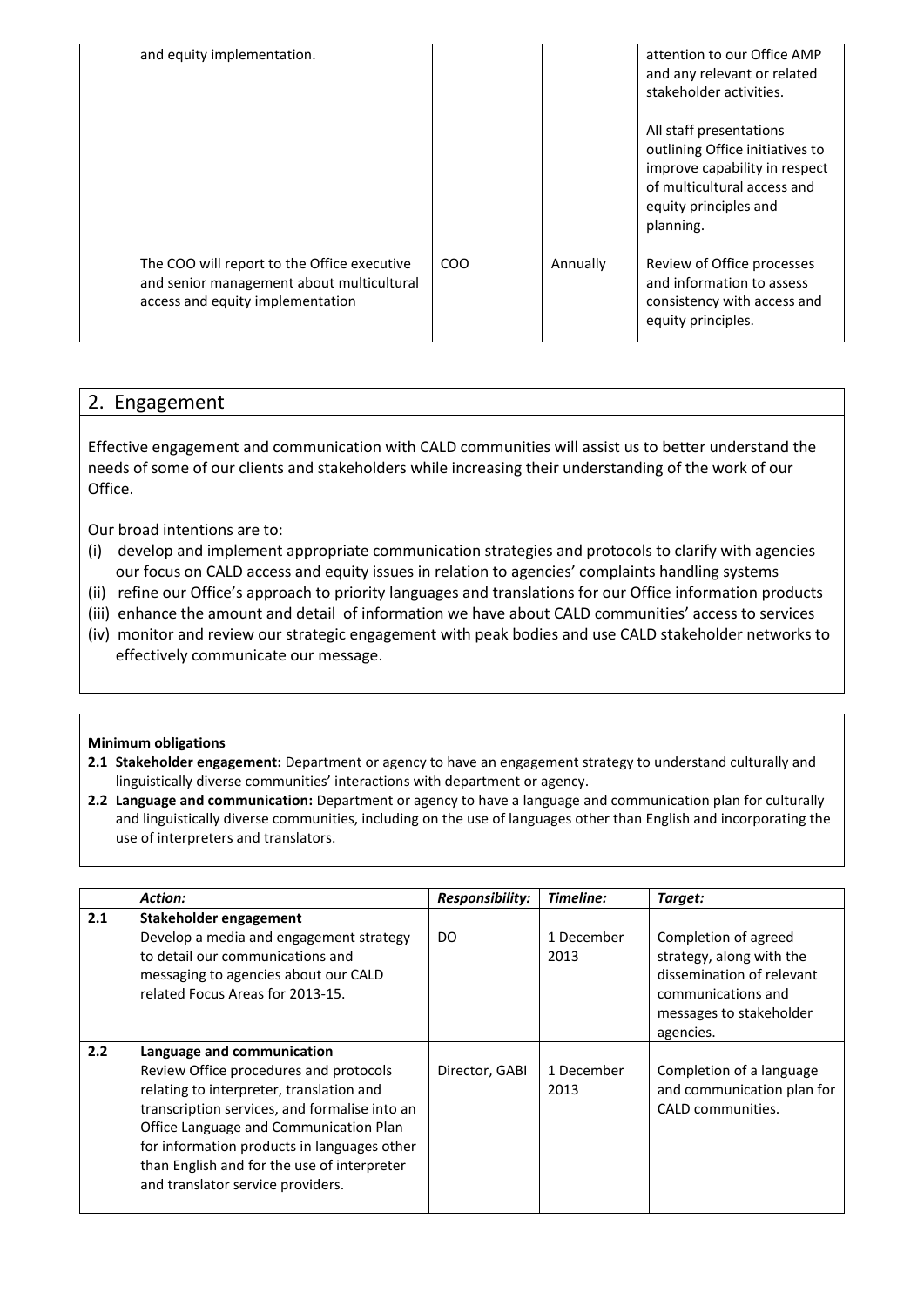# 3. Performance

By seeking feedback and measuring our performance, our Office will identify areas for improvement and determine how we need to enhance multicultural access and equity performance. It is important for the Office to know if our plan has been successful, what actions have been met and what needs further work.

Our broad objective is to develop an appropriate governance framework to provide clear benchmarks to assess our own performance relating to AMP outcomes, including mechanisms to assess and implement feedback from CALD communities about their experiences.

#### **Minimum obligations**

- **3.1 Performance indicators and reporting:** Department or agency to develop a set of KPIs relating to engagement with, or outcomes of services to, culturally and linguistically diverse clients.
- **3.2 Feedback:** Department or agency to have arrangements in place to ensure affected culturally and linguistically diverse communities are able to provide feedback on department or agency multicultural access and equity performance.

|     | Action:                                                                                                                                                                                                                                   | Responsibility:    | Timeline:                                  | Target:                                                                                                                                     |
|-----|-------------------------------------------------------------------------------------------------------------------------------------------------------------------------------------------------------------------------------------------|--------------------|--------------------------------------------|---------------------------------------------------------------------------------------------------------------------------------------------|
| 3.1 | <b>Performance reporting</b><br>Review governance regime to ensure it<br>provides for compliance with AGIMO<br>accessibility requirements and CALD<br>accessibility needs.                                                                | Director, GABI     | Annually<br>(1 September<br>2013)          | Annual review of Office<br>information and<br>publications to ensure full<br>accessibility within available<br>resourcing.                  |
|     | Office business lines to annually review<br>services and products to determine if there<br>is scope for additional access and equity<br>initiatives to be undertaken or improved.                                                         | Senior<br>managers | Annually<br>$(1$ July)                     | Office business lines' annual<br>access and equity reviews<br>are conducted.                                                                |
|     | Inclusion in our Office Learning and<br>Development Framework specific training<br>opportunities on:<br>cross-cultural awareness<br>working with interpreters<br>communication skills for dealing<br>with people from CALD<br>backgrounds | Director,<br>F&HR  | 1 July 2013                                | Inclusion in the Office<br>Learning & Development<br>Program of relevant courses<br>and monitoring of relevant<br>staff attendance at such. |
| 3.2 | <b>Feedback</b><br>Structured reporting of feedback received<br>from CALD communities and peak bodies to<br>our Executive.                                                                                                                | Directors, Ops     | Annually<br>$(1$ July)                     | Completed feedback<br>reports to the Executive.                                                                                             |
|     | Dissemination of knowledge and insights<br>gained from CALD engagement and<br>networking activities to our staff.                                                                                                                         | Directors, Ops     | Biannually<br>(1 March and<br>1 September) | Completion of all-staff<br>messaging and /or<br>presentations.                                                                              |

# 4. Capability

 effectively with people from CALD backgrounds. Our Office understanding of issues of interest to CALD Investing in cultural capability and cultural competency within the Office will enable us to engage more populations will be improved through research and data collection.

Our intentions are to:

(i) develop staff awareness about CALD access and equity and CALD disadvantage issues,

(ii) provide clear procedural advice in relation to the use of translating and interpreting services, and their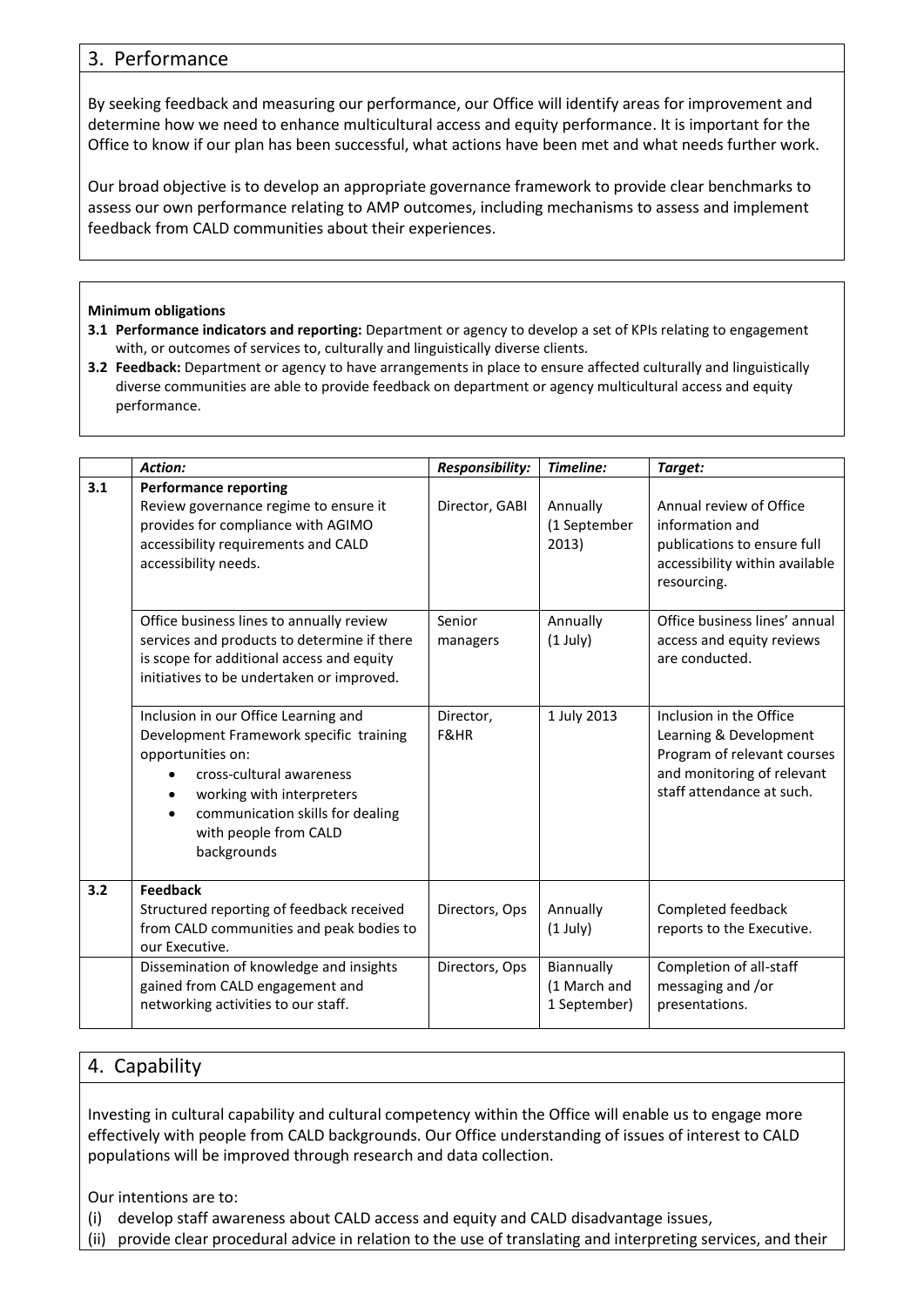#### **Minimum obligations**

- **4.1 Cultural competency**: Department or agency to have training and development measures to equip staff with cultural competency skills.
- **4.2 Research and data**: Department or agency to collect ethnicity data on the culturally and linguistically diverse groups with which the department or agency engages and to which it delivers services directly or indirectly.

|     | Action:                                                                                                                                                                                                                         | Responsibility:                       | Timeline:                                  | Target:                                                                                                                                                                           |
|-----|---------------------------------------------------------------------------------------------------------------------------------------------------------------------------------------------------------------------------------|---------------------------------------|--------------------------------------------|-----------------------------------------------------------------------------------------------------------------------------------------------------------------------------------|
| 4.1 | <b>Cultural Competency</b><br>Provision and facilitation of training<br>opportunities wrt:<br>cross-cultural awareness<br>working with interpreters<br>communication skills for dealing<br>with people from CALD<br>backgrounds | Director,<br>F&HR                     | Biannually<br>(1 March and<br>1 September) | Inclusion in the Office<br>Learning & Development<br>Program of relevant courses<br>and monitoring of relevant<br>staff attendance at such.                                       |
|     | Provision and facilitation of all-staff<br>presentations relating to Office<br>multicultural access and equity plans and<br>activities.                                                                                         | Director Ops<br>and Director,<br>F&HR | Biannually<br>(1 May and 1<br>November)    | Delivery of all staff<br>presentation(s) outlining<br>Office initiatives to improve<br>capability in respect of<br>multicultural access and<br>equity principles and<br>planning. |
| 4.2 | <b>Research and data</b><br>Collection of ethnicity data on CALD groups<br>with which the Office engages and to which<br>it delivers services directly or indirectly.                                                           | Director Ops                          | Biennially                                 | Collection and analysis of<br>specific CALD related data<br>identified in complaints and<br>engagement activities.                                                                |

### 5. Responsiveness

The Office recognises that Australian society is culturally and linguistically diverse. To achieve our business objectives, our services must be accessible, fair and sensitive to the needs of CALD clients and stakeholders. We will implement a range of measures to ensure feedback from CALD clients and stakeholders to assist us to review and supplement our approach to effectively support our CALD stakeholders and clients.

Our broad objective is to facilitate increased engagement activities to:

- Our broad objective is to facilitate increased engagement activities to:<br>(i) better target CALD members of the Australian community whom most need our help and better understand issues of concern about CALD disadvantage
- (ii) ensure that CALD communities are aware of, and can readily access, our services
- (iii) provide for greater consultation with peak CALD stakeholder or representative bodies.

- **5.1 Standards**: Any whole-of-government standards and guidelines developed by the department or agency must address multicultural access and equity considerations.
- **5.2 Policy, program and service delivery**: Provision to ensure that policies, programs, community interactions and service delivery (whether in-house or outsourced) are effective for culturally and linguistically diverse communities.
- **5.3 Outsourced services**: Where relevant, provision for incorporation of multicultural access and equity requirements into contracts, grant agreements and related guidance material of which the department or agency has carriage.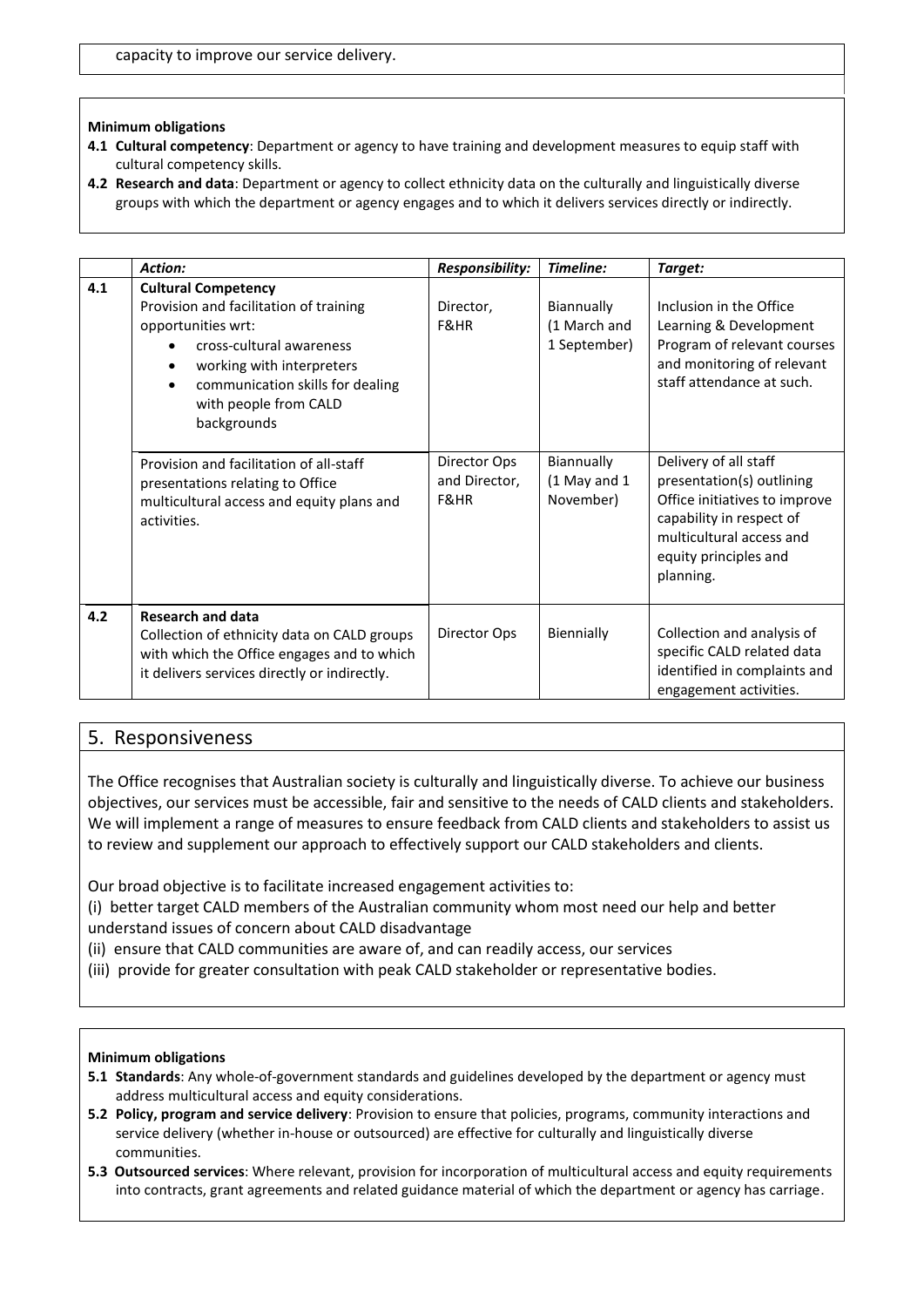|       | Action:                                                                                                                                                                                                    | Responsibility:                     | Timeline:                        | Target:                                                                                                                                                      |
|-------|------------------------------------------------------------------------------------------------------------------------------------------------------------------------------------------------------------|-------------------------------------|----------------------------------|--------------------------------------------------------------------------------------------------------------------------------------------------------------|
| 5.1   | <b>Standards</b><br>Office will promote awareness of, and<br>adherence to relevant Australian<br>Government standards and guidelines.                                                                      | Executive and<br>senior<br>managers | 1 December 2013                  | Office AMP published on<br>website and relevant<br>action included in our<br>annual report.                                                                  |
| $5.2$ | Policy, program and service delivery<br>Reinvigorate Office engagement activities<br>to better target CALD communities and<br>ensure awareness of our services.                                            | Senior<br>managers                  | 1 May 2014                       | Implementation of<br>Outreach planned<br>activities.                                                                                                         |
|       | Ongoing and enhanced targeted<br>consultation with peak CALD stakeholder<br>or representative bodies.                                                                                                      | Executive and<br>senior<br>managers | Annually                         | Regular consultation and<br>liaison activities<br>undertaken.<br>Reporting to Executive and<br>Senior Management of<br>consultation and liaison<br>outcomes. |
|       | Use of CALD networks to promote<br>awareness of our Office and of the right<br>to complain                                                                                                                 | Executive and<br>senior<br>managers | Annually                         | Completed promotional<br>activities and reporting to<br><b>Executive and Senior</b><br>Management.                                                           |
|       | Review our Office web-pages to ensure<br>that the information it contains is<br>accessible to CALD communities                                                                                             | COO                                 | Annually<br>$(1$ July)           | Completed review of<br>Office web pages and<br>appropriate remedial<br>action (as required).                                                                 |
| 5.3   | <b>Outsourced services:</b><br>Review and amend all guidance material<br>related to ensure it incorporates<br>multicultural access and equity<br>requirements into matters over which we<br>have carriage. | COO                                 | Annually<br>(1 December<br>2013) | All relevant material<br>reviewed and amended.                                                                                                               |

# 6. Openness

 wider Australian society to see our commitment to multicultural access and equity principles. Our Office AMP will assist in ensuring our accountability for the equity of our services. Openness about our Office AMP enables our clients, stakeholders, other government agencies and the

Our intention is to facilitate Office transparency and openness in relation to our Office's AMP by developing, promoting and reporting on instances of good practice by our Office and government agencies in relation to CALD access and equity issues.

- **6.1 Publishing:** Department or agency to publish AMPs on department or agency websites and performance reports against KPIs for culturally and linguistically diverse clients in department or agency annual reports.
- **6.2 Data: Department or a**gency to make culturally and linguistically diverse data available to other departments or agencies and the public.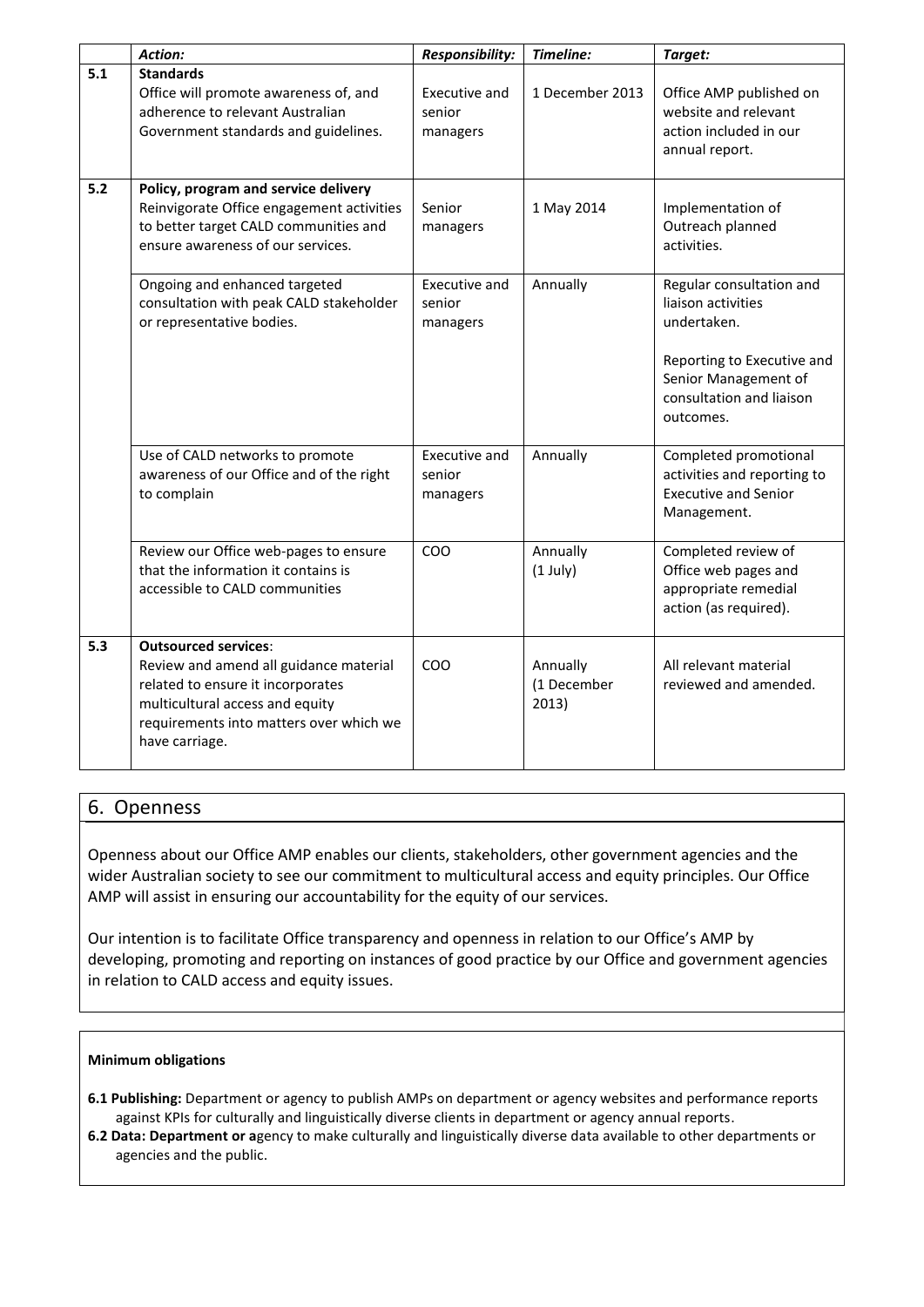|     | <b>Action:</b>                                                                                                               | Responsibility: | Timeline:   | Target:                                                                                      |
|-----|------------------------------------------------------------------------------------------------------------------------------|-----------------|-------------|----------------------------------------------------------------------------------------------|
| 6.1 | <b>Publishing</b><br>Publication of our Office AMP on our<br>external website                                                | CO <sub>O</sub> | June 2013   | Publication of Office AMP<br>on Office intranet and<br>internet platforms by 1<br>June 2013. |
| 6.2 | Data<br>Inclusion in our Office engagement<br>activities of structured reporting to CALD<br>community representative bodies. | All staff       | As required | Inclusion of specific CALD<br>components in our<br>reports and engagement<br>activities.     |
|     | Publication of annual précis of CALD<br>access and equity issues, and our Office<br>remedial suggestions.                    | DO.             | Annually    | Publication of annual<br>précis.                                                             |

Executive = Ombudsman and Deputy Ombudsman

DO = Deputy Ombudsman

Senior managers = Special Assistant Ombudsmen

COO = Chief Operating Officer

GABI = Governance and Business Improvement Section

F&HR = Finance and Human Resources Section

Ops = Operations areas